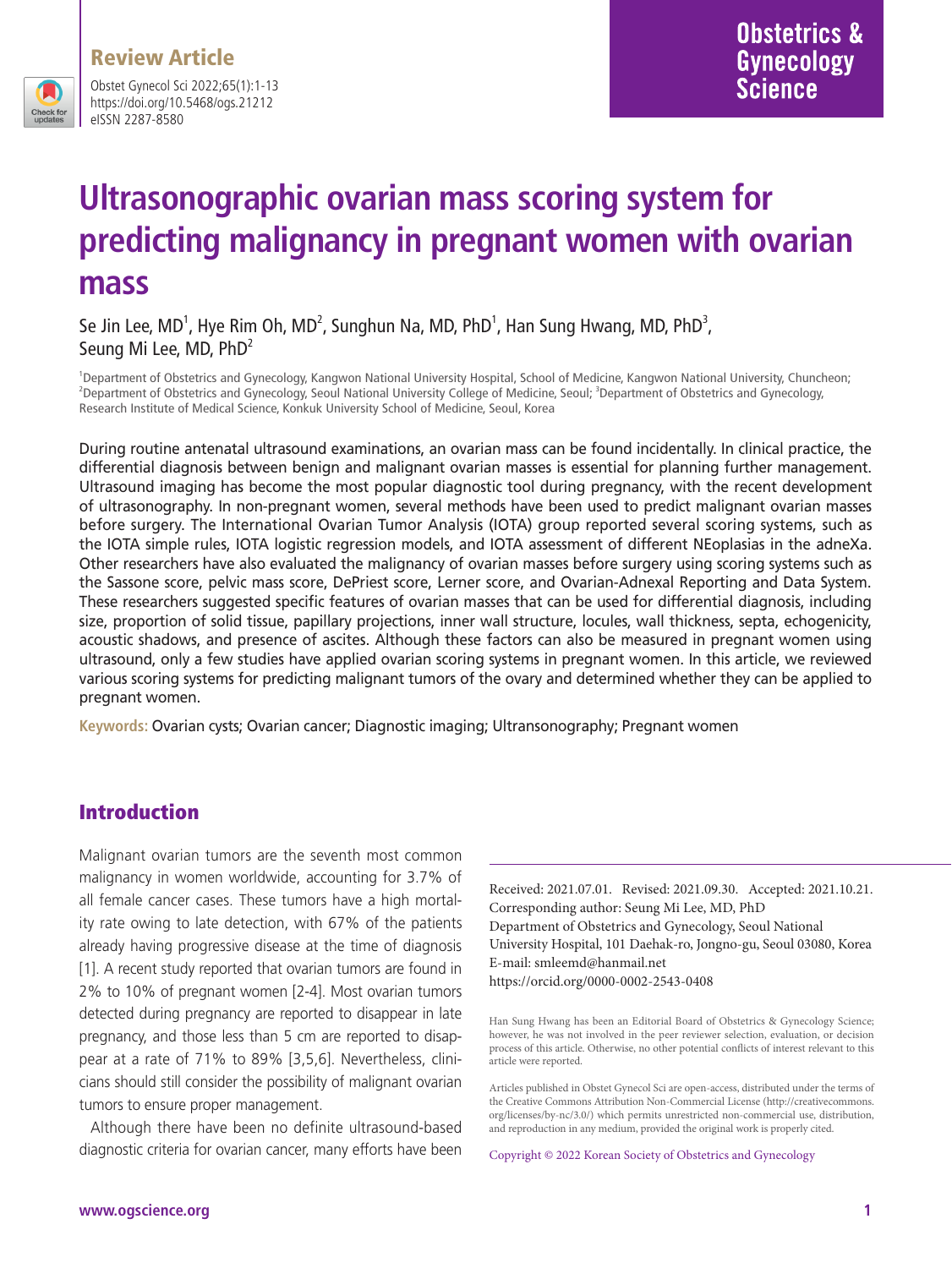made to distinguish benign from malignant tumors using ultrasonographic findings. Various ovarian scoring systems have been proposed for non-pregnant gynecological patients. With recent advances in ultrasonography, some studies have reported the detailed features of tissue composition using shades of colors and attempted to diagnose the histological and clinical stages of ovarian cancer before surgery [7-9].

Ultrasonography is the most commonly used tool for evaluating ovarian tumors during pregnancy because of its relative safety. As other diagnostic modalities, such as computed tomography (CT) or magnetic resonance angiography with contrast, cannot be used during pregnancy, the application of an ovarian scoring system based on the findings of ultrasonography, which can be safely performed during pregnancy, may help determine the timing of surgery during or after pregnancy.

In this article, we reviewed several scoring systems for predicting malignant ovarian tumors and discussed the applicability of the scoring systems during pregnancy.

## Review of ovarian mass scoring systems

#### 1. International Ovarian Tumor Analysis (IOTA)

The IOTA study is the largest study on the accuracy of ultrasound for the diagnosis of ovarian tumors, which has brought many benefits to the field of transvaginal ultrasonography (TVS). Studies have been conducted to explain the morphological and Doppler ultrasound characteristics of these tumors [10,11].

The IOTA group was started 15 years ago to create an appropriate "evidence-based" algorithm for all types of ovarian tumors. IOTA includes several scoring systems, including the IOTA simple rules, IOTA logistic regression (LR) models, and IOTA assessment of different NEoplasias in the adneXa (AD-NEX) model.

The first scoring system is the IOTA simple rules. This is based on a set of five ultrasound features indicative of a benign tumor (B-features) and five ultrasound features indicative of a malignant tumor (M-features). If only B-features are observed, the ovarian tumor is classified as benign. If the ovarian tumor shows only M-features, it is classified as malignant. However, this scoring system has a disadvantage when both B- and M-features or features that do not correspond to these criteria are observed [12].

The simple rules system was reported to have a sensitivity of 93% and a specificity of 90% [13]. Thereafter, several validation papers reported a sensitivity of 86% to 93% and a specificity of 88% to 94%. However, when classifying inconclusive cases as malignant, the sensitivity was 91% to 96% and the specificity was 65% to 87% [10].

In 2005, more universally useful LR models, IOTA LR1 and LR2, were developed to distinguish between malignant and benign adnexal tumors before surgery [14]. The IOTA LR1 is calculated using a total of 12 factors according to the following criteria: (1) history of ovarian cancer (yes=1, no=0), (2) current hormonal treatment (yes=1, no=0), (3) patient's age (in years), (4) maximum diameter of the ovarian mass (in millimeters), (5) presence of pain during the examination (yes=1, no=0), (6) presence of ascites (yes=1, no=0), (7) presence of blood flow within a solid papillary projection (yes=1, no=0), (8) presence of a completely solid tumor (yes=1, no=0), (9) maximal diameter of the solid component (but with no increase >50 mm), (10) irregular internal cyst walls (yes=1, no=0), (11) presence of acoustic shadows (yes=1, no=0), and (12) color score (1, 2, 3, or 4). The formula is  $y=1/(1+e^{-z})$ , where z=-6.7468+1.5985 (1) -0.9983 (2) +0.0326 (3) +0.00841 (4) -0.8577 (5) +1.5513 (6) +1.1737 (7) +0.9281 (8) +0.0496 (9) +1.1421 (10) -2.3550 (11) +0.4916 (12) and e is the mathematical constant and base value of natural logarithms [14].

The IOTA LR2 is calculated based on six of the above criteria: (3), (6), (7), (9), (10), and (11). The formula used to determine the probability of malignancy is as follows:  $v=1/(1+exp^{-2})$ , where z=-5.3718+0.0354 (3) +1.6159 (6) +1.1768 (7) +0.0697 (9) +0.9586 (10) -2.9486 (11). As with LR1, the probability y is dichotomized at a score of 0.1 to make a predictive diagnosis of cancer [14,15]. In the original article, the area under the receiver operating characteristic curve (AUROC) of LR1 was 0.936, the sensitivity was 92.7%, and the specificity was 74.3%. The AUROC of LR2 was 0.916, the sensitivity was 89.9%, and the specificity was 70.7%. Thereafter, in several subsequently published validation papers, when the LR2 cutoff value was 10%, the sensitivity was 88% to 95% and the specificity was approximately 80% to 90% [10].

The IOTA ADNEX is the first risk model to differentiate between benign and four types of malignant ovarian tumors (borderline, stage I cancer, stage II-IV cancer, and secondary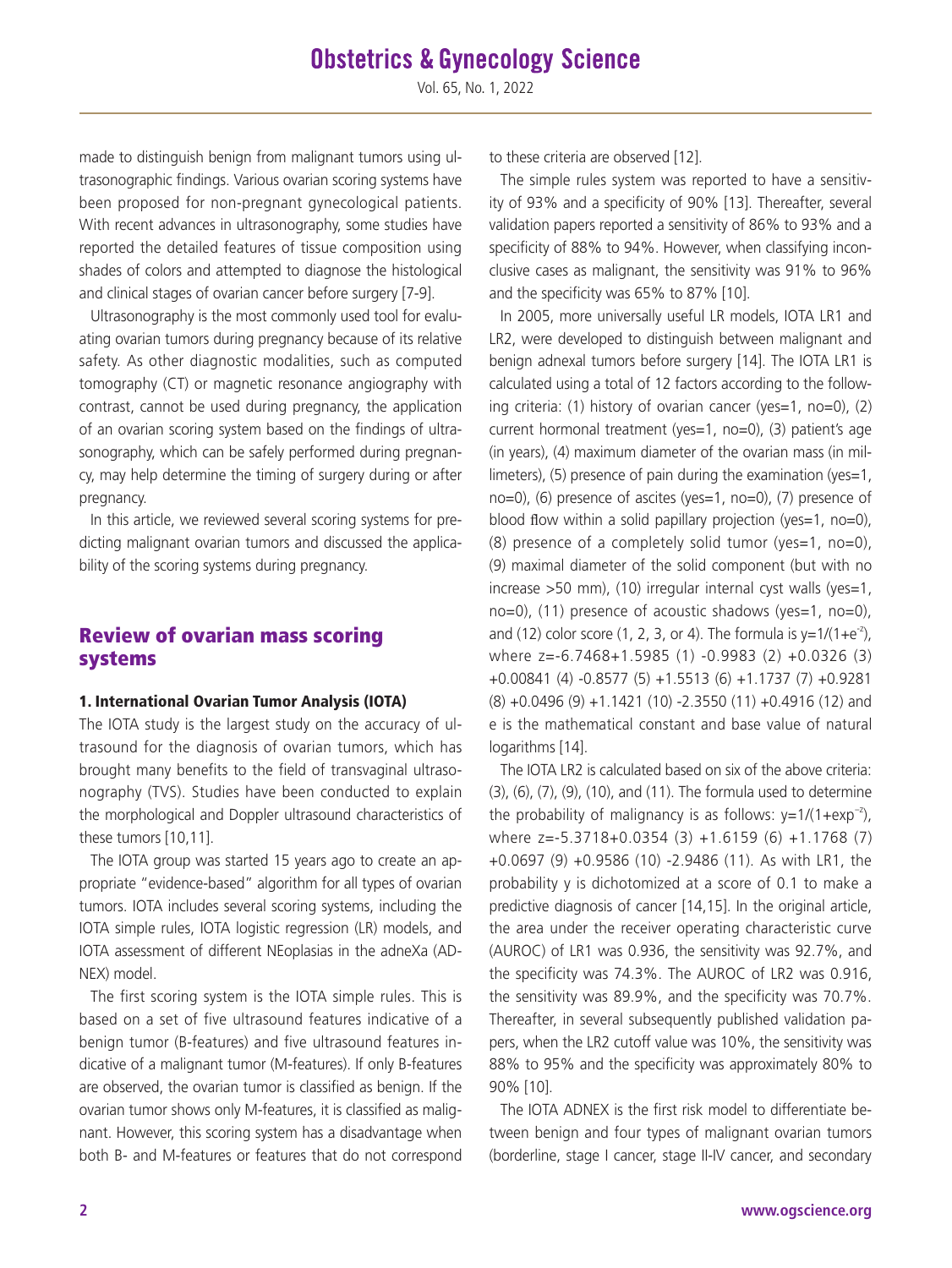metastatic cancers). The ADNEX model includes three clinical factors and six ultrasound factors. The clinical factors include age (years), serum CA125 level (U/mL), and type of the center where the patient underwent ultrasound. The six predictors in the ADNEX model are ultrasound variables, as follows: maximal diameter of the lesion (mm), percentage of solid tissue (%), number of papillary projections (0, 1, 2, 3, and >3), presence of more than 10 cyst locules (yes/no), acoustic shadows (yes/no), and presence of ascites (yes/no) [16]. In the original article, the AUC of the ADNEX model was 0.954 (95% confidence interval, 0.947 to 0.961) for the development data and 0.943 (0.934 to 0.952) for the validation data [16]. Using a previously proposed cutoff of 10% [14], the sensitivity for malignancy was 96.5% and the specificity was 71.3% for the validation data. The model well discriminated between benign tumors and each of four types of malignancy, with AUCs between 0.85 (benign versus borderline) and 0.99 (benign versus stage II-IV cancer) [16]. Table 1-1 summarizes the details of each IOTA scoring system.

structure, wall thickness, septum, and echogenicity [17]. First, the inner wall structure is divided into four categories: smooth or irregularities ( $\leq$ 3 mm), papillarities ( $>$ 3 mm), and not applicable (mostly solid), with scores of 1, 2, 3, and 4, respectively. Second, the wall thickness refers to points 1, 2, and 3 in three categories: thin  $(\leq 3$  mm), thick (>3 mm), and not applicable (mostly solid). Third, the septa are classified into three categories: none, thin  $(\leq 3$  mm), and thick  $(>3$  mm) with scores of 1, 2, and 3, respectively. Fourth, echogenicity is divided into five categories: sonolucent, low echogenicity, low echogenicity with echogenic core, mixed echogenicity, and high echogenicity, which refer to points 1, 2, 3, 4, and 5, respectively (Table 1-2). The maximum Sassone score is 15, and the minimum score is 4. In this scoring system, the cutoff score is 9. In the original article, the sensitivity and specificity were 100% and 83%, respectively [17].

#### 3. Pelvic mass score (PMS)

PMS is a scoring system proposed by Rossi et al. [8], which includes the sonomorphological index-Sassone score, logarithmic value of CA125 level, type of vascularity, menopausal status, and resistive index of the adnexal mass. The formula for the PMS was proposed as follows:

#### 2. Sassone score

The Sassone score was developed by Sassone et al. [17]. This scoring system evaluates four parameters: inner wall

**Scoring system Score Score Score Score** 

Table 1-1. Ovarian mass scoring system: IOTA

| IOTA simple rules                                                                                                                                                                                                                                                                                                                                                | Benign tumor (B-features)                                                                                                                                                                              | Malignant tumor (M-features)                                                                                           |  |  |  |
|------------------------------------------------------------------------------------------------------------------------------------------------------------------------------------------------------------------------------------------------------------------------------------------------------------------------------------------------------------------|--------------------------------------------------------------------------------------------------------------------------------------------------------------------------------------------------------|------------------------------------------------------------------------------------------------------------------------|--|--|--|
|                                                                                                                                                                                                                                                                                                                                                                  | B1: Unilocular                                                                                                                                                                                         | M1: Irregular solid tumor                                                                                              |  |  |  |
|                                                                                                                                                                                                                                                                                                                                                                  | B2: Presence of solid components where the largest solid<br>component has a largest diameter <7 mm                                                                                                     | M2: Presence of ascites                                                                                                |  |  |  |
|                                                                                                                                                                                                                                                                                                                                                                  | B3: Presence of acoustic shadows                                                                                                                                                                       | M3: At least four papillary structures                                                                                 |  |  |  |
|                                                                                                                                                                                                                                                                                                                                                                  | B4: Smooth multilocular tumor with largest diameter<br>$<$ 100 mm                                                                                                                                      | M4: Irregular multilocular solid tumor with largest<br>diameter $\geq 100$ mm                                          |  |  |  |
|                                                                                                                                                                                                                                                                                                                                                                  | B5: No blood flow (color score 1)                                                                                                                                                                      | M5: Very strong blood flow (color score 4)                                                                             |  |  |  |
| IOTA $LR^{a)}1$                                                                                                                                                                                                                                                                                                                                                  | y=1/(1+e <sup>-2</sup> ), where z=-6.7468+1.5985 (1) -0.9983 (2) +0.0326 (3) +0.00841 (4) -0.8577 (5) +1.5513 (6)<br>$+1.1737(7) +0.9281(8) +0.0496(9) +1.1421(10) -2.3550(11) +0.4916(12)$            |                                                                                                                        |  |  |  |
| IOTA $LR^{a/2}$                                                                                                                                                                                                                                                                                                                                                  | y=1/(1+exp <sup>-2</sup> ), where z=-5.3718 +0.0354 (3) +1.6159 (6) +1.1768 (7) +0.0697 (9) +0.9586 (10) -2.9486 (11)                                                                                  |                                                                                                                        |  |  |  |
| <b>IOTA ADNEX</b>                                                                                                                                                                                                                                                                                                                                                | diameter of the lesion, maximal diameter of the largest solid part, more than 10 locules, number of papillations<br>acoustic shadows present, ascites present, and serum CA125 or without serum CA125. | They used IOTA ADNEXA calculator. The factors are follows; age of the patient at examination, oncology center, maximal |  |  |  |
| IOTA, International Ovarian Tumor Analysis; LR, logistic regression; ADNEX, assessment of different NEoplasias in the adneXa.<br>$\sim$ , and the set of the set of the set of the set of the set of the set of the set of the set of the set of the set of the set of the set of the set of the set of the set of the set of the set of the set of the set of t |                                                                                                                                                                                                        |                                                                                                                        |  |  |  |

<sup>a)</sup>LR factor: (1) personal history of ovarian cancer (yes=1, no=0), (2) current hormonal therapy (yes=1, no=0), (3) age of the patient (in years), (4) maximum diameter of the lesion (in millimeters), (5) the presence of pain during the examination (yes=1, no=0), (6) the presence of ascites (yes=1, no=0), (7) the presence of blood flow within a solid papillary projection (yes=1, no=0), (8) the presence of a purely solid tumor (yes=1, no=0), (9) maximal diameter of the solid component (expressed in millimeters, but with no increase >50 mm), (10) irregular internal cyst walls (yes=1, no=0), (11) the presence of acoustic shadows (yes=1, no=0), and (12) the color score (1, 2, 3, or 4).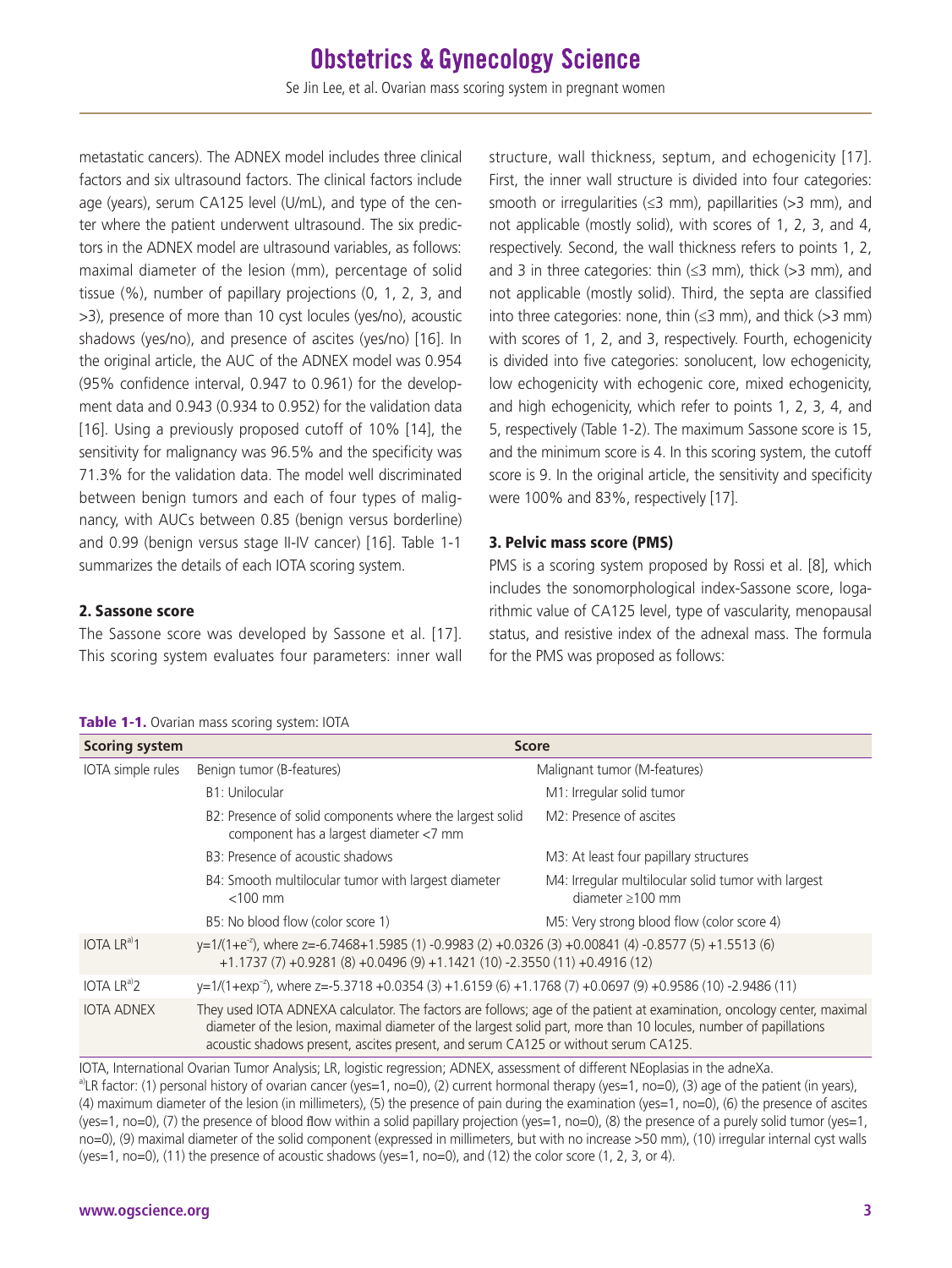## PMS=[SASS×Log(CA125)×VAS×MS]

RI In this formula, SASS is the numeric value of the Sassone score, log(CA125) is the base 10 logarithm of the CA125 level, VAS is the type of vascularization (peripheral=1, central/ septal=2), MS is the menopausal state (pre-menopausal=1, post-menopausal=2), and RI is the numeric value of the resistance index of the pelvic mass (Table 1-2). The ROC curve method recommended a cutoff value of 29 for PMS analysis. The sensitivity of PMS was reported to be 93%, and the specificity was approximately 88% [8].

#### 4. DePriest score

DePriest et al. [18] proposed a morphology index based on sonographic findings of ovarian cancer. It included the ovarian volume, wall structure, and septal structure. Scores of 0 to 4 were developed for each category according to specific criteria. First, ovarian volume was divided into five categories:  $<$ 10 cm<sup>3</sup>, 10-50 cm<sup>3</sup>, >50-200 cm<sup>3</sup>, >200-500 cm<sup>3</sup>, and >500 cm<sup>3</sup>. The inclusion of the ovarian volume was considered important. DePriest et al. [18] also noted that no malignant ovarian tumor had a volume of  $<$ 10 cm<sup>3</sup>. In another study, no malignancies were observed in postmenopausal women

|  | Table 1-2. Ovarian mass scoring system: SASS and PMS |
|--|------------------------------------------------------|
|--|------------------------------------------------------|

| <b>Scoring system</b>                     |                          |                                        | <b>Score</b>                                           |                                             |                               |
|-------------------------------------------|--------------------------|----------------------------------------|--------------------------------------------------------|---------------------------------------------|-------------------------------|
| SASS                                      |                          |                                        |                                                        |                                             |                               |
| Inner wall structure (mm) Score 1: smooth |                          | Score $2$ :<br>irregularities $\leq 3$ | Score 3:<br>papillarities $>3$                         | Score 4:<br>not applicable,<br>mostly solid |                               |
| Wall thickness (mm)                       | Score 1: thin $(\leq 3)$ | Score 2: thick $(>3)$                  | Score 3:<br>not applicable,<br>mostly solid            | $\overline{\phantom{0}}$                    |                               |
| Septa (mm)                                | Score 1: none            | Score 2: thin $(\leq 3)$               | Score $3:$ thick $(>3)$                                | $\overline{\phantom{0}}$                    |                               |
| Echogenicity                              | Score 1: sonolucent      | Score 2:<br>low echogenicity           | Score $3$ :<br>low echogenicity<br>with echogenic core | Score 4:<br>mixed echogenicity              | Score 5:<br>high echogenicity |
| <b>PMS</b>                                |                          |                                        | PMS=[SASSxLog(CA125)xVASxMS]<br>R <sub>l</sub>         |                                             |                               |

SASS, Sassone score; PMS, pelvic mass score; log(CA125), 10 logarithm of the CA125 levels; VAS, type of vascularization (peripheral=1; central/septal=2); MS, menopausal state (pre-menopausal=1; post-menopausal=2); RI, numeric value of the resistance index of the pelvic mass.

| <b>Scoring system</b> |                                                      |                                  | <b>Score</b>                         |                                   |                        |
|-----------------------|------------------------------------------------------|----------------------------------|--------------------------------------|-----------------------------------|------------------------|
| DePriest score        | $\Omega$                                             |                                  | 2                                    | 3                                 | 4                      |
| Volume                | $<$ 10 cm <sup>3</sup>                               | 10-50 $cm3$                      | $>50-200$ cm <sup>3</sup>            | $>$ 200-500 cm <sup>3</sup>       | $>500$ cm <sup>3</sup> |
| Cyst wall structure   | Smooth<br>(<3 mm thickness)                          | Smooth<br>$(\geq)$ mm thickness) | Papillary projection<br>$(<3$ mm $)$ | Papillary projection<br>$(23$ mm) | Predominantly solid    |
| Septa structure       | No septa                                             | Thin septa $(<$ 3 mm)            | Thick septa<br>(3 mm to 1 cm)        | Solid area $(\geq 1$ cm)          | Predominantly solid    |
| Lerner score          |                                                      |                                  |                                      |                                   |                        |
| Wall structure (mm)   | Smooth or small<br>irregularities < 3                |                                  | Solid or not applicable              | Papillarities $\geq$ 3            |                        |
| Shadowing             | Yes                                                  | <b>No</b>                        | $\overline{\phantom{0}}$             |                                   |                        |
| Septa (mm)            | None or thin $(<3)$                                  | Thick $(≥3)$                     | $\qquad \qquad -$                    | $\overline{\phantom{a}}$          |                        |
| Echogenicity          | Sonolucent or<br>low-level echo or<br>echogenic core | $\overline{\phantom{0}}$         |                                      | Mixed or high                     |                        |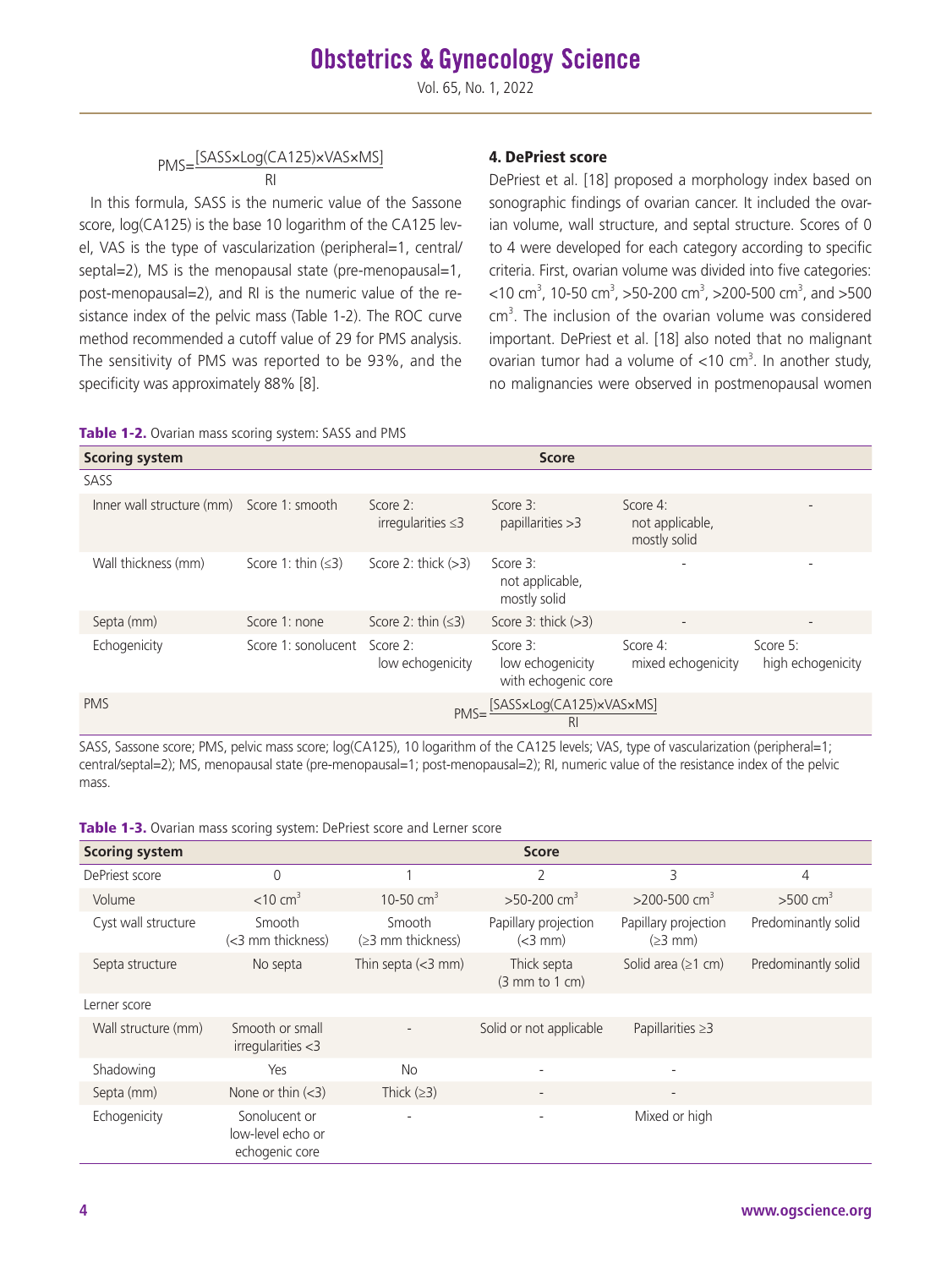with unilocular ovarian cysts <3 cm in diameter. Second, the wall structure was characterized as follows: smooth (<3 mm thickness), smooth ( $\geq$ 3 mm thickness), papillary projection (<3 mm), papillary projection ( $\geq$ 3 mm), and predominantly solid. They noted that the most consistent sonographic characteristic of malignant ovarian tumors was abnormality of the wall structure. In their study, all malignant ovarian tumors had a papillary projection or solid component protruding from the inner wall of the tumor. Third, the septal structure was divided into five categories: no septa, thin septa  $\left($ <3 mm), thick septa (3 mm to 1 cm), solid area ( $\geq$ 1 cm), and predominantly solid (Table 1-3). Papers published after the study by DePriest et al. [18] proved that the shape of the septa is an important component of malignancy evaluation [19]. In the original article, the cutoff value of the scoring system was 5. The sensitivity of the DePriest score was 100%, and the specificity was approximately 61.2% [19].

#### 5. Lerner score

In 1993, the Lerner score was developed. It included four parameters: wall structure, shadowing, septa, and echogenicity. The modified scoring system proposed by Lerner et al. [20] was primarily based on the Sassone scoring system [17]. The score assignments previously used in the Sassone scoring system were changed according to the results of a computerbased multiple linear regression analysis, and two other modifications were included. The computer-based analysis included a category in which the variable wall thickness was discarded as insignificant and described as a "shadow," defined as the acoustic echo loss behind the sound-absorbing structure. This new category, "shadowing," allows for a more accurate identification of benign cystic teratoma, which was the cause of many false-positive results in previous studies.

Scores of 0 to 3 were developed for each category according to specific criteria. First, the wall structure was divided into three categories: smooth or small irregularities <3 mm (0 points), solid or non-applicable (2 points), and papillarities ≥3 mm (3 points). Second, the shadowing score consisted of "yes" (0 points) and "no" (1 point) categories. Third, the septa were divided into two categories: none or thin (0 points) and thick (1 point). Fourth, echogenicity was also divided into two categories: sonolucent or low-level echo or echogenic core (0 points) and mixed or high (3 points) (Table 1-3). In the original article, the cutoff value of the scoring system

was 3. The sensitivity and specificity of the Lerner score were 96.8% and 77%, respectively [20].

#### 6. Ovarian-Adnexal Reporting and Data System (O-RADS)

In 2018, the American College of Radiology divided ovarian and adnexal tumors into six categories to construct a unified imaging report for communication and quality improvement. The six categories were as follows: 1) description of major categories, physiological category or not; 2) description of size; 3) description of solid lesions; 4) description of cystic lesions; 5) description of vascularity; and 6) general and extraovarian findings. First, the major categories were divided into two categories: physiological category (follicle and corpus luteum) and lesion category (unilocular, unilocular cyst with solid component, multilocular cyst without solid elements, multilocular cyst with solid component, and solid or solid appearance). Second, size was defined as the maximum diameter. Third, solid lesions were divided into two categories: external contour (smooth and irregular) and internal content (acoustic shadowing). Fourth, cystic lesions included the inner margin (papillary projection or nodule, and smooth/irregular) and internal content (anechoic fluid and hyperechoic components). Fifth, vascularity was divided into four color scores (CS): 1 (no flow), 2 (minimal flow), 3 (moderate flow), and 4 (very strong flow). Sixth, the general and extra-ovarian findings were as follows: cul-de-sec fluid, ascites, and peritoneal thickening or nodules.

With reference to these descriptions, risk classification was performed for tumors and six O-RADS scores were created. The meaning of each score was as follows: O-RADS 0, incomplete evaluation; O-RADS 1, physiological category (normal premenopausal ovary); O-RADS 2, almost certainly benign category (1% risk of malignancy) [21] (including simple cysts, unilocular cysts with smooth walls, and ovarian mass with maximal size less than 10 cm); O-RADS 3, lesions with a low risk of malignancy (1% to 10%) (including unilocular cysts [≥10 cm], typical dermoid cysts, endometriomas, and hemorrhagic cysts [≥10 cm]; unilocular cysts of any size with an irregular inner wall [<3 mm height]; multilocular cysts [<10 cm]; cysts with a smooth inner wall and CS=1-3; and solid smooth mass of any size with CS=1); O-RADS 4, lesions with an intermediate risk of malignancy (10% to 50%) (including multilocular cysts without a solid component, unilocular cysts with a solid component, multilocular cysts with a solid com-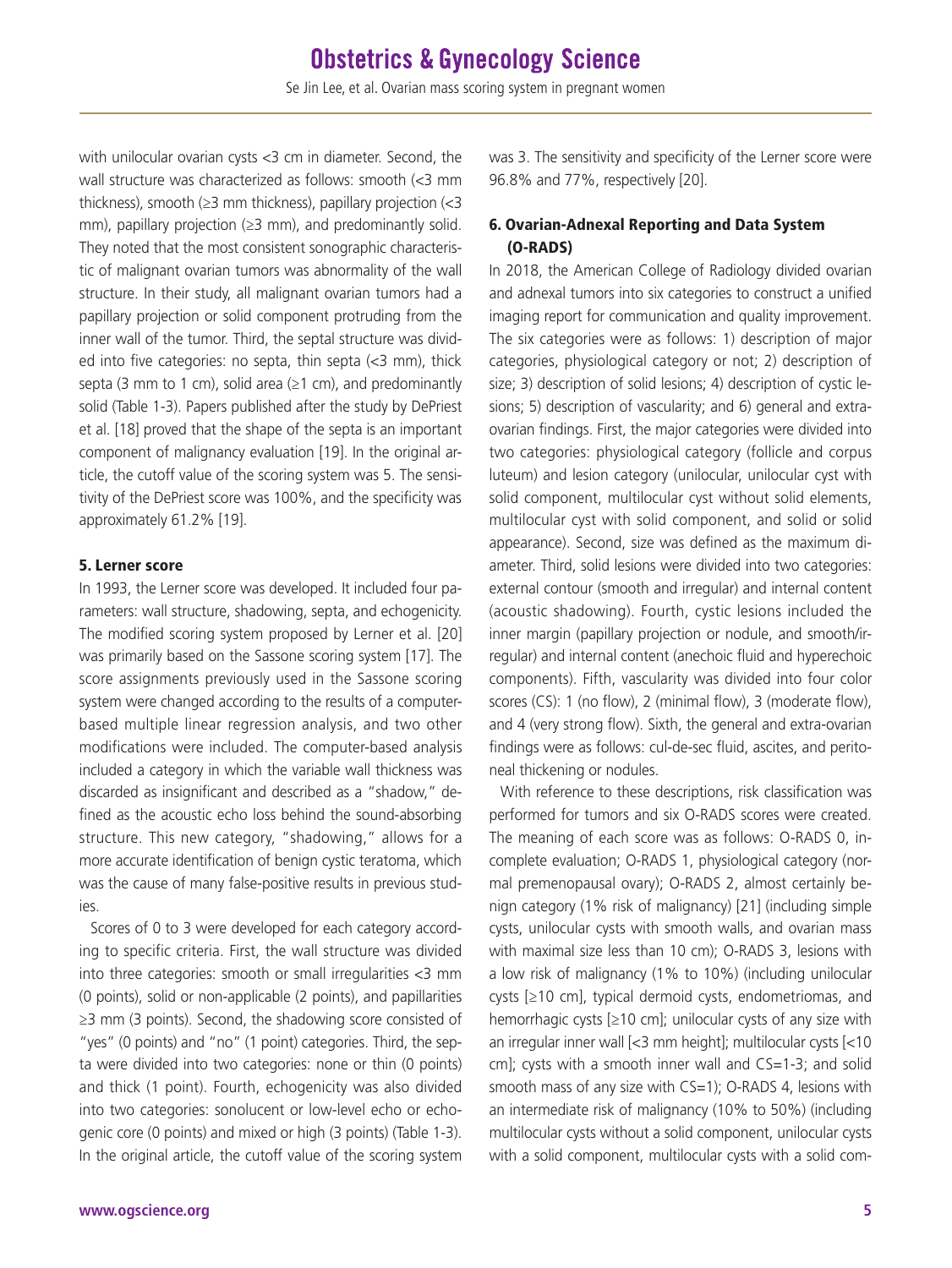## **Obstetrics & Gynecology Science**

Vol. 65, No. 1, 2022

ponent, and solid tumors); O-RADS 5, lesions with a high risk of malignancy (>50%) (including unilocular cysts of any size, with ≥4 papillary projections and CS=any; multilocular cysts of any size with a solid component and CS=3-4; solid smooth mass of any size with CS=4; solid irregular mass of any size with CS=any; and ascites or peritoneal nodules).

In the validation study of O-RADS, the optimal cutoff value for predicting malignancy was O-RADS >3. The sensitivity of O-RADS was 98.7%, and the specificity of this system was 83.2% [22]. Table 1-4 summarizes the details of O-RADS.

## Previous studies on ovarian masses in pregnant women

Several authors have reported that 51% to 92% of adnexal masses resolve during pregnancy [6,22,23], and the predictors of sustainability are mass size greater than 5 cm and a "complex" structure on TVS [24]. The incidence of acute complications is known to be less than 2% [25]. The American College of Obstetrics and Gynecologists has published guidelines outlining methods for the diagnosis and manage-

|                   | <b>O-RADS 0</b>          | <b>O-RADS1</b>                                                 | <b>O-RADS 2</b>                                                                                                         | <b>O-RADS 3</b>                                                                                                                                                                                                                                                                                                                                  | <b>O-RADS4</b>                                                                                                                                                | <b>O-RADS 5</b>                                                                                                                                                                                                                                                                            |
|-------------------|--------------------------|----------------------------------------------------------------|-------------------------------------------------------------------------------------------------------------------------|--------------------------------------------------------------------------------------------------------------------------------------------------------------------------------------------------------------------------------------------------------------------------------------------------------------------------------------------------|---------------------------------------------------------------------------------------------------------------------------------------------------------------|--------------------------------------------------------------------------------------------------------------------------------------------------------------------------------------------------------------------------------------------------------------------------------------------|
| <b>Definition</b> | Incomplete<br>evaluation | The physiologic<br>category (normal<br>premenopausal<br>ovary) | The almost certainly<br>benign category<br>$(1\%$ risk of<br>malignancy)                                                | Lesions with low<br>risk of malignancy<br>$(1\% \text{ to } 10\%)$                                                                                                                                                                                                                                                                               | Lesions with<br>intermediate risk<br>of malignancy<br>$(10\% \text{ to } 50\%)$                                                                               | Lesions with high<br>risk of malignancy<br>$(>50\%)$                                                                                                                                                                                                                                       |
| Characteristic    |                          |                                                                | Simple cysts,<br>Unilocular cysts<br>with smooth<br>walls, and<br>maximal size of<br>ovarian mass is<br>less than 10 cm | Unilocular cyst<br>$( \ge 10 \text{ cm} )$ , typical<br>dermoid cysts,<br>endometriomas,<br>and hemorrhagic<br>cysts $(\geq 10 \text{ cm})$ ;<br>unilocular cyst,<br>any size with<br>irregular inner wall<br>(<3 mm height);<br>multilocular cyst<br>(<10 cm); Smooth<br>inner wall,<br>$CS=1-3$ ; any size<br>solid smooth mass<br>with $CS=1$ | Multilocular cyst<br>without solid<br>component,<br>Unilocular<br>cyst with solid<br>component,<br>multilocular<br>cyst with solid<br>component, and<br>solid | Unilocular cyst, any<br>size, $\geq 4$ papillary<br>projection,<br>CS=any, any<br>size multilocular<br>cyst with solid<br>component,<br>$CS = 3-4$ , any size<br>solid smooth with<br>$CS=4$ , any size<br>solid irregular<br>mass with<br>CS=any; ascites<br>and/or peritoneal<br>nodules |

Table 1-4. Ovarian mass scoring system: ORADS

O-RADS, Ovarian-Adnexal Reporting and Data System.

|  |  | Table 2. Previous studies on ultrasound imaging of ovarian tumors during pregnancy |
|--|--|------------------------------------------------------------------------------------|
|  |  |                                                                                    |

| <b>Study</b>                              | <b>Study</b><br>popu-<br><b>lation</b> | <b>Type of studies</b>                                                                                                                          | <b>Objective</b>                                                                                                                                                  | Conclusion                                                                                                                                                                                     |
|-------------------------------------------|----------------------------------------|-------------------------------------------------------------------------------------------------------------------------------------------------|-------------------------------------------------------------------------------------------------------------------------------------------------------------------|------------------------------------------------------------------------------------------------------------------------------------------------------------------------------------------------|
| Platek et al. [28]<br>(1995)              | 31                                     | Retrospective study (in<br>USA, Bronx Municipal<br>Hospital Center and the<br>Weiler Hospital of the<br>Albert Einstein College<br>of Medicine) | To evaluate the<br>pathological features and<br>outcomes of pregnancies<br>complicated by persistent<br>adnexal masses<br>managed conservatively<br>or surgically | - Ovarian cancer in pregnancy is rare, but<br>the frequency of ovarian cysts diagnosed in<br>pregnancy is much higher<br>- Complications of abdominal surgery may be<br>increased in pregnancy |
| Bromley and<br>Benatcerraf [29]<br>(1997) | 125                                    | Retrospective study<br>(single hospital in USA,<br>Massachusetts General<br>Hospital)                                                           | To determine the accuracy<br>of ultrasound diagnosis<br>and perinatal results in<br>pregnant women with<br>ovarian mass                                           | - Prenatal sonography can accurately characterize<br>maternal adnexal lesions<br>- Sonographic appearance; simple cyst, dermoid<br>appearance, complex cyst, septate cyst etc.                 |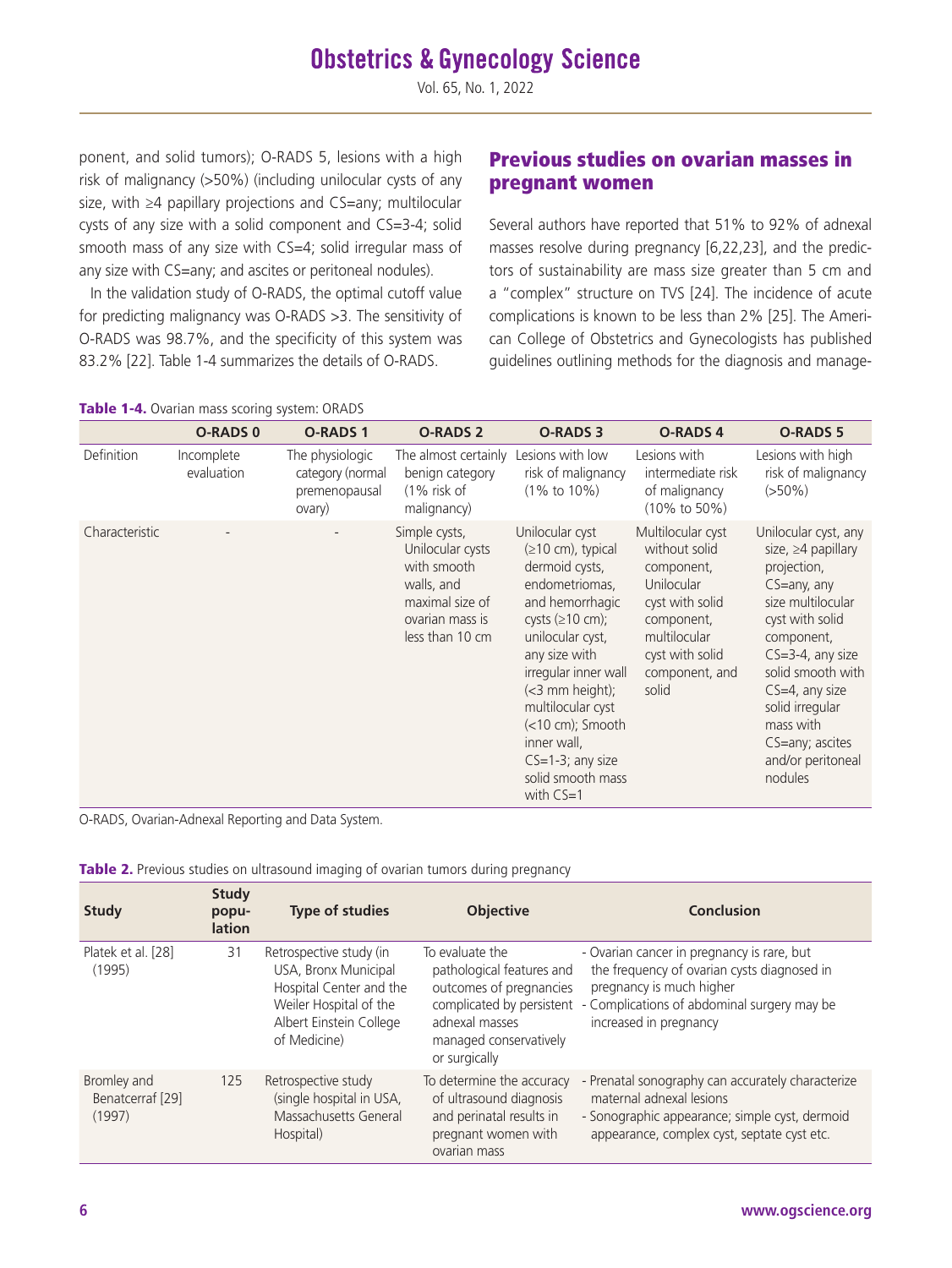## **Obstetrics & Gynecology Science**

Se Jin Lee, et al. Ovarian mass scoring system in pregnant women

| <b>Study</b>                          | <b>Study</b><br>popu-<br>lation | <b>Type of studies</b>                                                                                                                                                                                           | <b>Objective</b>                                                                                                                                                                                        | <b>Conclusion</b>                                                                                                                                                                                                                                                                                                                                                                                                                                                                             |
|---------------------------------------|---------------------------------|------------------------------------------------------------------------------------------------------------------------------------------------------------------------------------------------------------------|---------------------------------------------------------------------------------------------------------------------------------------------------------------------------------------------------------|-----------------------------------------------------------------------------------------------------------------------------------------------------------------------------------------------------------------------------------------------------------------------------------------------------------------------------------------------------------------------------------------------------------------------------------------------------------------------------------------------|
| Bernhard et al. [6]<br>(1999)         | 422                             | Retrospective study<br>(single hospital in USA,<br>Washington University<br>Medical Center)                                                                                                                      | To determine factors<br>predicting the persistence<br>of sonographically<br>identified adnexal masses<br>in pregnancy                                                                                   | - Most adnexal masses were small, simple cysts<br>that did not pose a risk to the pregnancy<br>- Even most large-scale or ultrasonically complex<br>ovarian masses have spontaneously disappeared<br>- The best predictors of persistent ovarian mass<br>were ultrasound shape and size                                                                                                                                                                                                       |
| Schmeler et al. [31]<br>(2005)        | 59                              | Retrospective study (single<br>hospital in USA, Women<br>& Infants' Hospital of<br>Rhode Island, Brown<br>University Medical<br>School)                                                                          | To determine whether<br>there is a risk of adverse<br>maternal and fetal<br>outcomes when surgery<br>is delayed in pregnant<br>women with ovarian<br>mass                                               | - Close observation of antenatal surgery in<br>pregnant women with ovarian mass is a<br>reasonable alternative<br>- Evaluated for mass size, presence/absence of<br>septae, echogenicity, wall thickness, papillary<br>projections, border characteristics, and vascularity                                                                                                                                                                                                                   |
| Czekierdowski et al.<br>$[26]$ (2021) | 36                              | Retrospective multicenter<br>study (two departments<br>of obstetrics and<br>gynecology, one<br>department of obstetrics<br>and pathological<br>pregnancy, and one<br>gynecological oncology<br>center in Poland) | To evaluate the accuracy of<br>preoperative diagnosis of<br>ovarian mass in pregnant<br>women in SA, the IOTA<br>group SRR and ADNEX<br>models                                                          | Subjective assessment is the best predictive<br>method for complex adnexal masses found on<br>prenatal ultrasonography in pregnant women.<br>For inexperienced sonographers, the SRR and<br>ADNEX scoring systems can also be used for the<br>characterization of these tumors, but the serum<br>tumor markers CA125 and HE4 and the ROMA<br>algorithms appear less accurate                                                                                                                  |
| Lee et al. [27] (2021)                | 236                             | Retrospective multicenter<br>study (eleven referral<br>hospitals in South Korea)                                                                                                                                 | To compare<br>ultrasonographic ovarian<br>mass scoring systems<br>(IOTA, Sassone, and<br>Lerner) and evaluate<br>which factors can help<br>predict the malignancy<br>risk in pregnant women             | - Among the ultrasound characteristics, six factors<br>showed statistically significant differences<br>(maximal diameter of ovarian mass, maximal<br>diameter of ovarian solid mass, inner wall<br>structure, wall thickness, thickness of septation,<br>and papillartity)<br>- The combined model was developed with these<br>six components<br>- Malignant ovarian tumors can be predicted with<br>high accuracy using either the Sassone scoring<br>system or a combined model in pregnant |
| Usui et al. [45]<br>(2000)            | 69                              | Retrospective study (single To assess the impact on<br>hospital in Japan)                                                                                                                                        | patients who underwent<br>prenatal surgery and<br>fetal outcomes                                                                                                                                        | - Ovarian mass may be associated with adverse<br>fetal outcomes<br>- Surgical interventions less than 24 weeks of<br>gestation may not themselves have been<br>associated with adverse outcomes                                                                                                                                                                                                                                                                                               |
| Mascilini et al. [46]<br>(2017)       | 34                              | Retrospective observational<br>study (four ultrasound<br>centers in Italy)                                                                                                                                       | To elucidate the<br>ultrasound features<br>that can discriminate<br>between benign and<br>malignant ovarian cysts<br>with papillary projections<br>but no other solid<br>component in pregnant<br>women | - Ground-glass echogenicity and papillations with a<br>smooth contour on ultrasound are most likely to<br>be decidualized endometriomas<br>- Cysts with anechoic or low-level echogenicity and<br>papillations with an irregular contour suggest<br>borderline malignancy                                                                                                                                                                                                                     |

#### Table 2. Continued

SA, subjective assessment; IOTA, International Ovarian Tumor Analysis; SRR, simple rules risk; ADNEX, assessment of different NEoplasias in the adneXa; HE4, human epididymis protein 4; ROMA, Risk of Ovarian Malignancy Algorithm.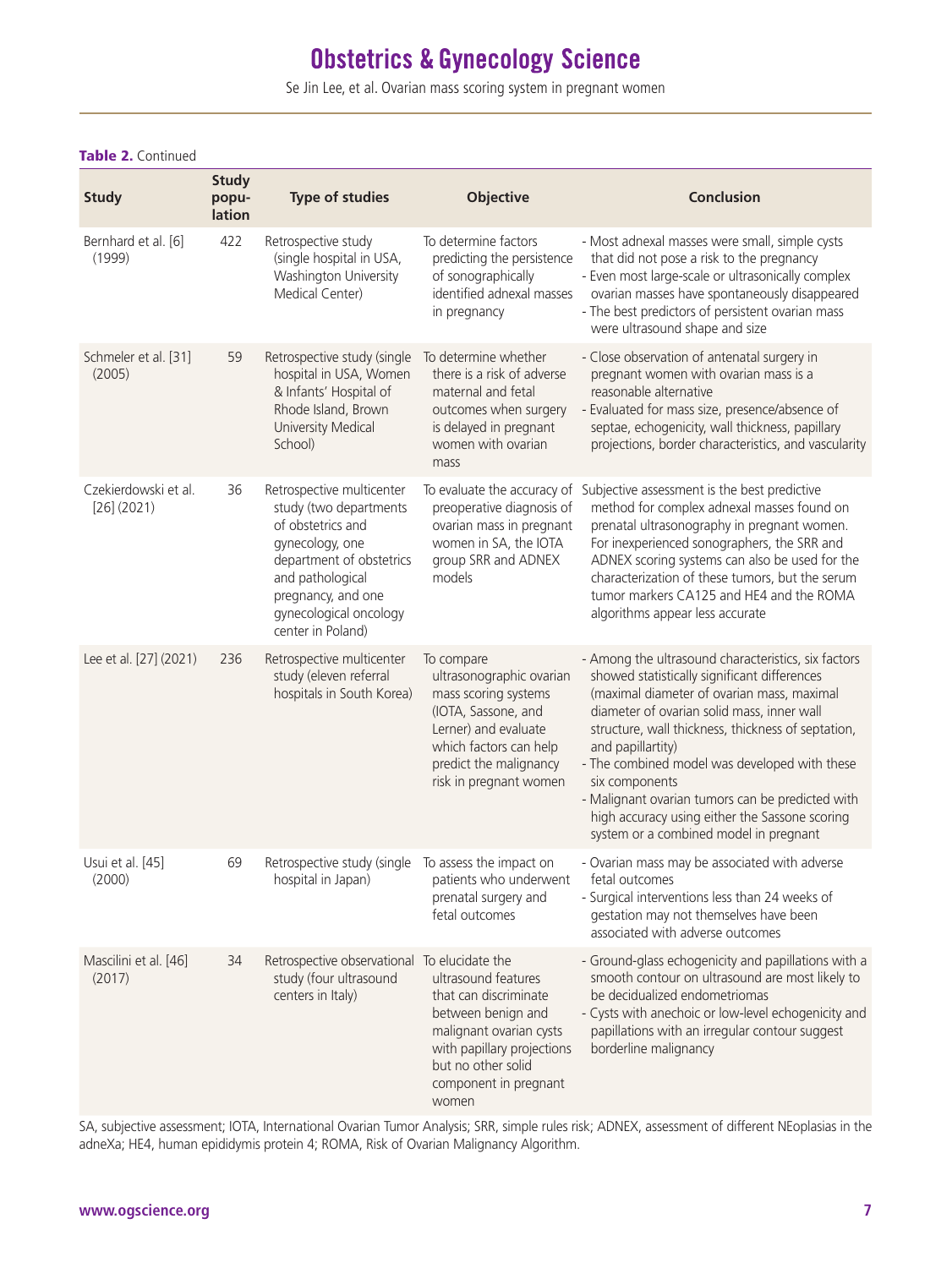ment of adnexal masses that occur outside of pregnancy [25]. However, clinical guidelines for women with ovarian masses during pregnancy remain elusive.

Previous studies evaluated only a few ultrasound functions during pregnancy, and most studies focused on outcomes in the presence of an ovarian mass (Table 2).

Bernhard et al. [6] investigated the risk factors for persistent ovarian masses during pregnancy in the largest study on ovarian masses during pregnancy. They divided ovarian masses into four sonographic categories: simple cysts with an average diameter of <5 cm measured on ultrasound, simple cysts with an average diameter of ≥5 cm, polycysts (mass containing one or more simple cysts), and complex masses. A cyst with smooth walls and no internal echoes was defined as a simple cyst. Masses that did not meet the criteria for hard masses or simple cysts were defined as complex masses. All simple cysts with an average diameter of >1 cm, all polycystic masses, and all complex masses of any size were included in the analysis. Most ovarian masses identified on ultrasound during pregnancy were small simple cysts that did not pose a pregnancy risk. Most large or ultrasonically complex masses spontaneously resolved. In this study, the factors that best predicted the persistence of an ovarian mass were shape and size on ultrasound [6].

The most recent study (published in 2021) evaluated the accuracy of malignancy prediction between ovarian scoring systems and subjective assessment [26]. It was a retrospective multicenter study conducted in Poland. The authors concluded that subjective evaluation is the best predictor of complex adnexal masses found on antenatal ultrasonography in pregnant women. For inexperienced sonographers, the IOTA simple rules risk and ADNEX scoring systems can also be used for the characterization of these tumors; however, the serum tumor markers CA125 and human epididymis protein 4 (HE4) and the Risk of Ovarian Malignancy Algorithm (ROMA) algorithms seem less accurate [26].

 Recently, we reported a multicenter retrospective study on ovarian mass scoring systems during pregnancy [27]. This was a multicenter retrospective cohort study involving 11 referral hospitals. We compared ultrasonographic ovarian mass scoring systems (Sassone score, Lerner score, and IOTA ADNEX) and evaluated the factors that could predict the malignancy risk in pregnant women. The main findings of the study were as follows: among pregnant women with ovarian masses, the ovarian mass score of patients with malignant ovarian masses was significantly higher than that of patients with benign masses in all three scoring systems (AUROC: 0.831 for Sassone, 0.710 for Lerner vs. 0.709 for IOTA AD-NEX; *P*<0.05, between Sassone and Lerner/IOTA ADNEX). The Sassone scoring system had the highest AUROC. Among the ultrasound characteristics, six factors showed statistically significant differences (maximal diameter of the ovarian mass, maximal diameter of an ovarian solid mass, inner wall structure, wall thickness, thickness of septation, and papillarity). A combined model was developed with these six components, which showed similar accuracy to the Sassone scoring system. We concluded that malignant ovarian tumors in pregnant women can be predicted with high accuracy using either the Sassone scoring system or a combined model [27].

### **Discussion**

#### 1. Factors constituting the ovarian mass scoring systems

The factors of representative ovarian scoring systems studied thus far (IOTA, Sassone score, PMS, DePriest score, Lerner score, and O-RADS) are compared in Table 3. The common features of each ovarian scoring system are size, proportion of solid tissue, papillary projections, inner wall structure, locules, wall thickness, septa, echogenicity, acoustic shadows, and presence of ascites.

In the Sassone scoring system, high echogenicity had the highest score, and the larger the solid portion, the higher the probability of malignancy. The DePriest and Lerner scores also increased as the size of the solid portion increased. In the Lerner score, high scores were assigned to mixed or high echogenicity and papillarity in the wall structure. In addition, only the IOTA ADNEX and PMS included CA125 level.

In the analysis using the Lerner scoring system, it was also found that papillary masses within the inner wall structure category had a greater percentage of malignancy than masses that were mostly solid. For this reason, papillary masses were assigned a higher weight. Significant values were obtained in the regression analysis using these four variables, and regression coefficients were used to calculate the final weight of each variable [20].

#### 2. Ovarian mass scoring systems in pregnant women

In pregnant women, the incidence of adnexal masses is ap-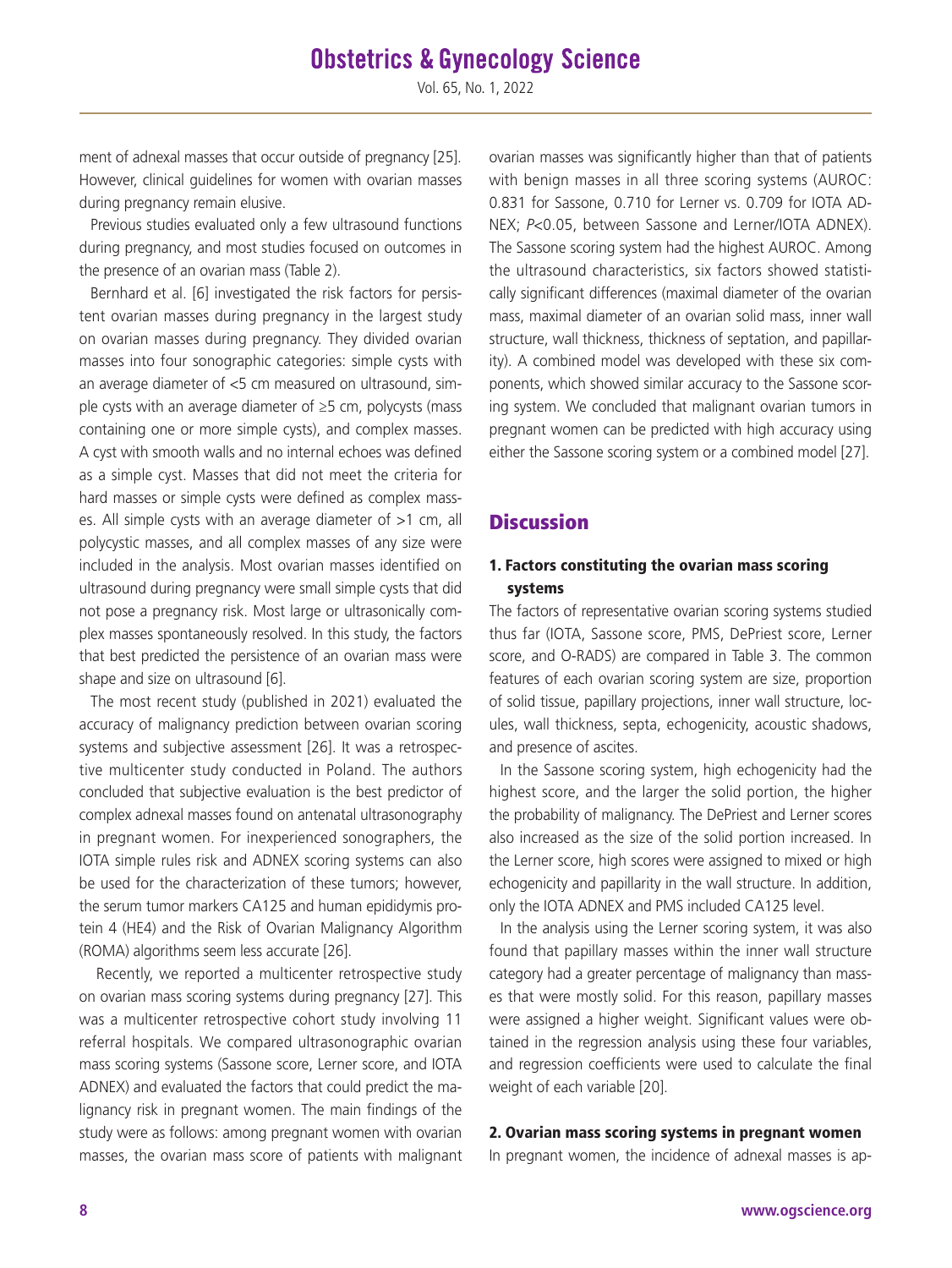Se Jin Lee, et al. Ovarian mass scoring system in pregnant women

proximately 0.05% to 3.2% [6,23]. Mature teratomas and para-ovarian or luteal cysts are the most commonly reported pathological diagnoses [28-30]. Approximately 1.2% to 6.8% of pregnant women with persistent malignant masses are

Table 3. Factors included in each scoring system

| <b>Scoring system</b> | <b>Factor</b>                                                                                                                                                                                                                                                                                                                                                                                                                                                                                                                                                                                                                                                | <b>Tumor marker</b> |
|-----------------------|--------------------------------------------------------------------------------------------------------------------------------------------------------------------------------------------------------------------------------------------------------------------------------------------------------------------------------------------------------------------------------------------------------------------------------------------------------------------------------------------------------------------------------------------------------------------------------------------------------------------------------------------------------------|---------------------|
| IOTA simple rules     | - Locule<br>- Locule<br>- Proportion of solid tissue (%)<br>- Acoustic shadows (yes/no)<br>- Irregularity<br>- Number of papillary projections<br>- Blood flow (color score)<br>- Presence of ascites (yes/no)                                                                                                                                                                                                                                                                                                                                                                                                                                               |                     |
| <b>IOTA LR</b>        | - Personal history of ovarian cancer (yes=1, no=0)<br>- Current hormonal therapy (yes =1, no=0)<br>- Age of the patient (in years)<br>- Maximum diameter of the lesion (in mm)<br>- Presence of pain during the examination (yes=1, no=0)<br>- Presence of ascites (yes=1, no=0)<br>- Presence of blood flow within a solid papillary projection (yes=1, no=0)<br>- Presence of a purely solid tumor (yes=1, no=0)<br>- Maximal diameter of the solid component<br>(expressed in millimeters, but with no increase >50 mm)<br>- Irregular internal cyst walls (yes=1, no=0)<br>- Presence of acoustic shadows (yes=1, no=0)<br>- Color score (1, 2, 3, or 4) |                     |
| <b>IOTA ADNEX</b>     | - Age of the patient at examination<br>- In oncology center<br>- Maximal diameter of the lesion (mm)<br>- Proportion of solid tissue (%)<br>- Number of papillary projections (0, 1, 2, 3, >3)<br>- Presence of more than 10 cyst locules (yes/no)<br>- Acoustic shadows (yes/no)<br>- Presence of ascites (yes/no)                                                                                                                                                                                                                                                                                                                                          | CA125               |
| Sassone               | - Inner wall structure<br>- Wall thickness<br>- Septa<br>- Echogenicity                                                                                                                                                                                                                                                                                                                                                                                                                                                                                                                                                                                      |                     |
| <b>PMS</b>            | - Sassone score<br>- Type of vascularization (peripheral=1; central/septal=2)<br>- Numeric value of the resistance index of the pelvic mass                                                                                                                                                                                                                                                                                                                                                                                                                                                                                                                  | CA125               |
| <b>DePriest</b>       | - Volume<br>- Cystic wall structure<br>- Septa structure                                                                                                                                                                                                                                                                                                                                                                                                                                                                                                                                                                                                     |                     |
| Lerner                | - Wall structure<br>- Shadowing<br>- Septa<br>- Echogenicity                                                                                                                                                                                                                                                                                                                                                                                                                                                                                                                                                                                                 |                     |
| O-RADS                | - Major category (locule, solid elements)<br>- Size<br>- Solid or solid-appearing lesions (irregularity, acoustic shadowing)<br>- Cystic lesions (papillarity, irregularity)                                                                                                                                                                                                                                                                                                                                                                                                                                                                                 |                     |

IOTA, International Ovarian Tumor Analysis; LR, logistic regression; ADNEX, assessment of different NEoplasias in the adneXa; PMS, pelvic mass score; O-RADS, Ovarian-Adnexal Reporting and Data System.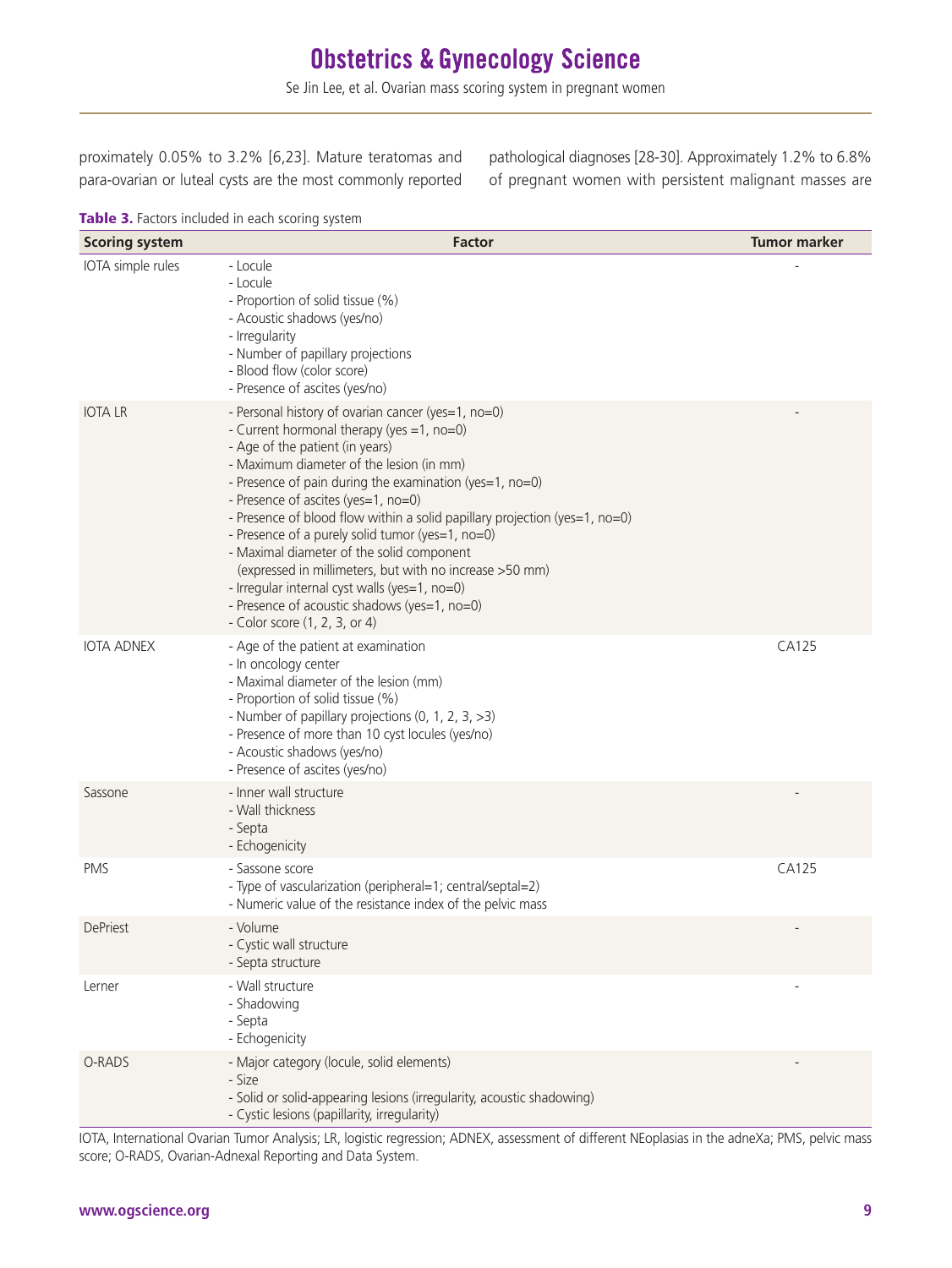diagnosed with malignancy [23,31-33].

Most ovarian masses are discovered incidentally during routine ultrasound examinations in pregnant women [4,34-36]. Previously, the detection rate of such masses was low because of the lack of techniques for early detection [34]. However, the incidence and detection rate of ovarian masses significantly increased with the application of ultrasonography in antenatal care [4,34,37].

With the developments in ultrasound technology, many studies have been conducted on scoring systems for malignancy evaluation using ultrasound characteristics in nonpregnant women; however, no scoring system has been applied to pregnant women.

When making clinical decisions in pregnant women with ovarian masses, both the mother and the fetus should be considered, which makes the clinical decision more complex. Pregnancy complications and malignancy are the most important factors in the decision making process.

If the ovarian scoring systems mentioned above are applied to pregnant women, the following should be noted: first, as the gestational weeks increase, ascites become difficult to detect with ultrasound in pregnant women because they are hidden in the uterus. Second, the diagnostic utility of serum tumor markers in women with ovarian masses found during pregnancy remains controversial. The CA125 level is elevated during pregnancy. It peaks in the first trimester (range, 7.251 units/mL) and steadily decreases thereafter [38]. It is similar between pregnant women in the second and third trimesters and control women [39]. In general, slight elevations in CA125 level during pregnancy are not associated with malignancy [24]. CA125 and another widely used tumor marker, HE4, have been analyzed in pregnant women; however, the prognostic value of these markers alone or in combination with the ROMA is unknown in pregnancy [40-42].

Ultrasound is helpful in evaluating pregnant women with ovarian masses. Various ultrasound features of ovarian masses of various etiologies can be evaluated in pregnant women in actual clinical practice. Some ultrasound features may raise the suspicion of malignancy, including but not limited to the presence of solid components, increased wall thickness, multi-location large tumors with a maximum diameter of >6 cm, and total internal septum >2-3 mm. The presence of papillary protrusions, increased vascularity during Doppler examination, and ascites can also be clues to suspect malignancy [37,43,44].

Other imaging tests, such as CT, are inappropriate for assessing ovarian masses during pregnancy because of fetal radiation effects. Pelvic ultrasonography is considered the modality of choice for evaluating ovarian masses found during pregnancy and is suitable for guiding surgical intervention, if necessary [34,43]. Ultrasound may also be used to monitor changes in the ovarian mass as the gestational age progresses. It is also important to monitor the progression or regression of ovarian masses, such as in terms of size and characteristics [34].

## Conclusion

In this review, we investigated the usefulness of existing ovarian scoring systems in pregnant women with ovarian masses. Unlike for general gynecological patients, the available imaging modalities for pregnant women are limited. Ultrasonography can be the optimal tool considering that pregnant women undergo ultrasound examinations several times during prenatal care. However, few research results have been published on whether the prediction of malignancy using ovarian scoring systems in pregnant women is accurate. Hence, more studies are needed on the application of scoring systems for the evaluation of ovarian mass malignancy in pregnant women.

## Conflict of interest

No potential conflict of interest relevant to this article was reported.

## Ethical approval

This study does not require approval of the Institutional Review Board because no patient data is contained in this article.

## Patient consent

Not applicable.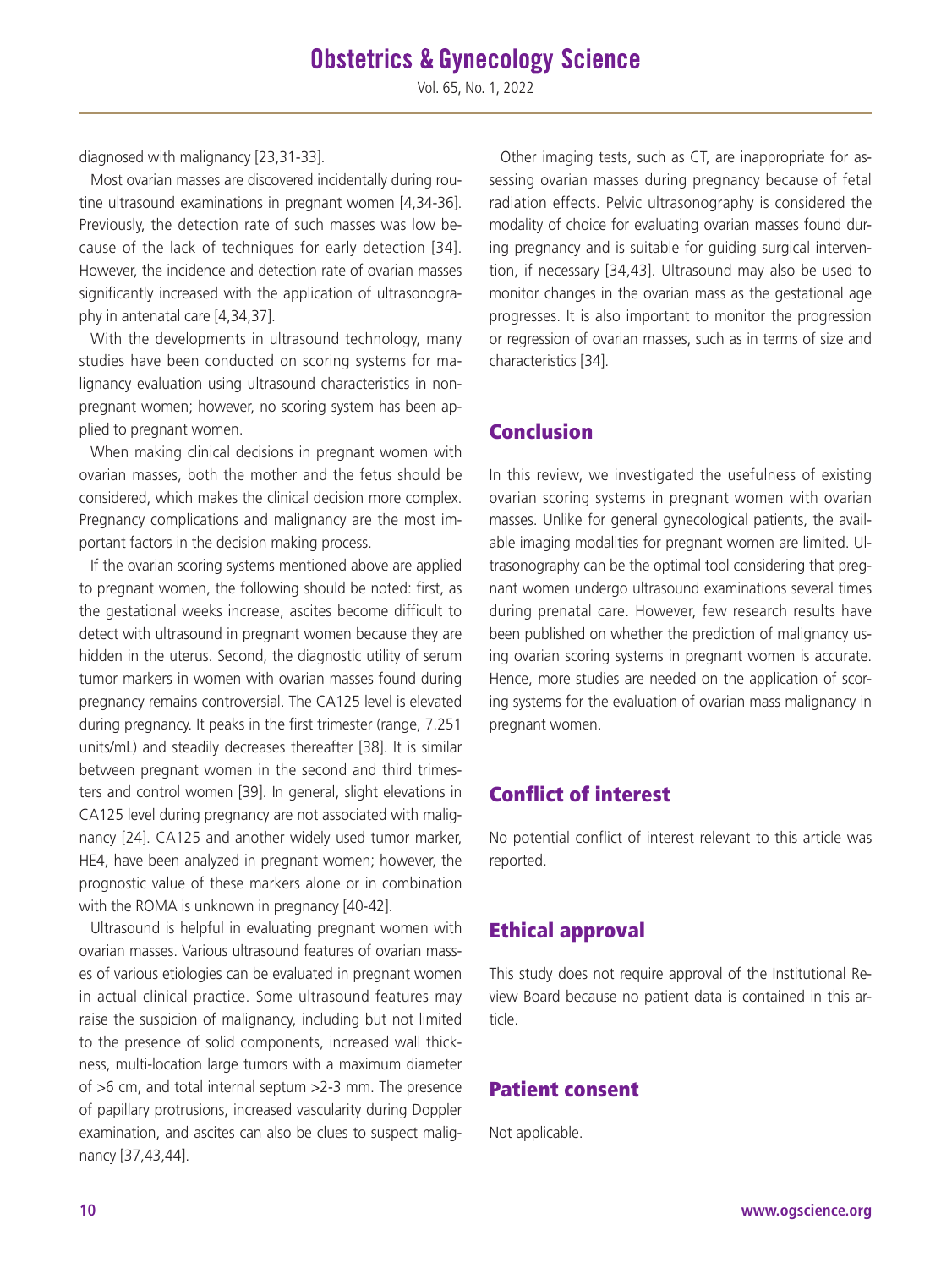## Funding information

None.

## Acknowledgments

We are grateful to the patients included in this study. We thank the medical staff for their assistance.

## References

- 1. Mohaghegh P, Rockall AG. Imaging strategy for early ovarian cancer: characterization of adnexal masses with conventional and advanced imaging techniques. Radiographics 2012;32:1751-73.
- 2. Goh WA, Rincon M, Bohrer J, Tolosa JE, Sohaey R, Riaño R, et al. Persistent ovarian masses and pregnancy outcomes. J Matern Fetal Neonatal Med 2013;26:1090-3.
- 3. Condous G, Khalid A, Okaro E, Bourne T. Should we be examining the ovaries in pregnancy? Prevalence and natural history of adnexal pathology detected at first-trimester sonography. Ultrasound Obstet Gynecol 2004;24:62-6.
- 4. Glanc P, Salem S, Farine D. Adnexal masses in the pregnant patient: a diagnostic and management challenge. Ultrasound Q 2008;24:225-40.
- 5. Hogston P, Lilford RJ. Ultrasound study of ovarian cysts in pregnancy: prevalence and significance. Br J Obstet Gynaecol 1986;93:625-8.
- 6. Bernhard LM, Klebba PK, Gray DL, Mutch DG. Predictors of persistence of adnexal masses in pregnancy. Obstet Gynecol 1999;93:585-9.
- 7. Araujo KG, Jales RM, Pereira PN, Yoshida A, de Angelo Andrade L, Sarian LO, et al. Performance of the IOTA ADNEX model in preoperative discrimination of adnexal masses in a gynecological oncology center. Ultrasound Obstet Gynecol 2017;49:778-83.
- 8. Rossi A, Braghin C, Soldano F, Isola M, Capodicasa V, Londero AP, et al. A proposal for a new scoring system to evaluate pelvic masses: pelvic masses score (PMS). Eur J Obstet Gynecol Reprod Biol 2011;157:84-8.
- 9. Al-Musalhi K, Al-Kindi M, Ramadhan F, Al-Rawahi T, Al-Hatali K, Mula-Abed WA. Validity of cancer antigen-125

(CA-125) and risk of malignancy index (RMI) in the diagnosis of ovarian cancer. Oman Med J 2015;30:428-34.

- 10. Kaijser J. Towards an evidence-based approach for diagnosis and management of adnexal masses: findings of the International Ovarian Tumour Analysis (IOTA) studies. Facts Views Vis Obgyn 2015;7:42-59.
- 11. Campbell S. Ovarian cancer: role of ultrasound in preoperative diagnosis and population screening. Ultrasound Obstet Gynecol 2012;40:245-54.
- 12. Timmerman D, Van Calster B, Testa A, Savelli L, Fischerova D, Froyman W, et al. Predicting the risk of malignancy in adnexal masses based on the simple rules from the International Ovarian Tumor Analysis group. Am J Obstet Gynecol 2016;214:424-37.
- 13. Timmerman D, Testa AC, Bourne T, Ameye L, Jurkovic D, Van Holsbeke C, et al. Simple ultrasound-based rules for the diagnosis of ovarian cancer. Ultrasound Obstet Gynecol 2008;31:681-90.
- 14. Timmerman D, Testa AC, Bourne T, Ferrazzi E, Ameye L, Konstantinovic ML, et al. Logistic regression model to distinguish between the benign and malignant adnexal mass before surgery: a multicenter study by the International Ovarian Tumor Analysis Group. J Clin Oncol 2005;23:8794-801.
- 15. Nunes N, Ambler G, Foo X, Widschwendter M, Jurkovic D. Prospective evaluation of IOTA logistic regression models LR1 and LR2 in comparison with subjective pattern recognition for diagnosis of ovarian cancer in an outpatient setting. Ultrasound Obstet Gynecol 2018;51:829-35.
- 16. Van Calster B, Van Hoorde K, Froyman W, Kaijser J, Wynants L, Landolfo C, et al. Practical guidance for applying the ADNEX model from the IOTA group to discriminate between different subtypes of adnexal tumors. Facts Views Vis Obgyn 2015;7:32-41.
- 17. Sassone AM, Timor-Tritsch IE, Artner A, Westhoff C, Warren WB. Transvaginal sonographic characterization of ovarian disease: evaluation of a new scoring system to predict ovarian malignancy. Obstet Gynecol 1991;78:70-6.
- 18. DePriest PD, Shenson D, Fried A, Hunter JE, Andrews SJ, Gallion HH, et al. A morphology index based on sonographic findings in ovarian cancer. Gynecol Oncol 1993; 51:7-11.
- 19. El Sokkary HHAH. The efficacy of ultrasonographic mor-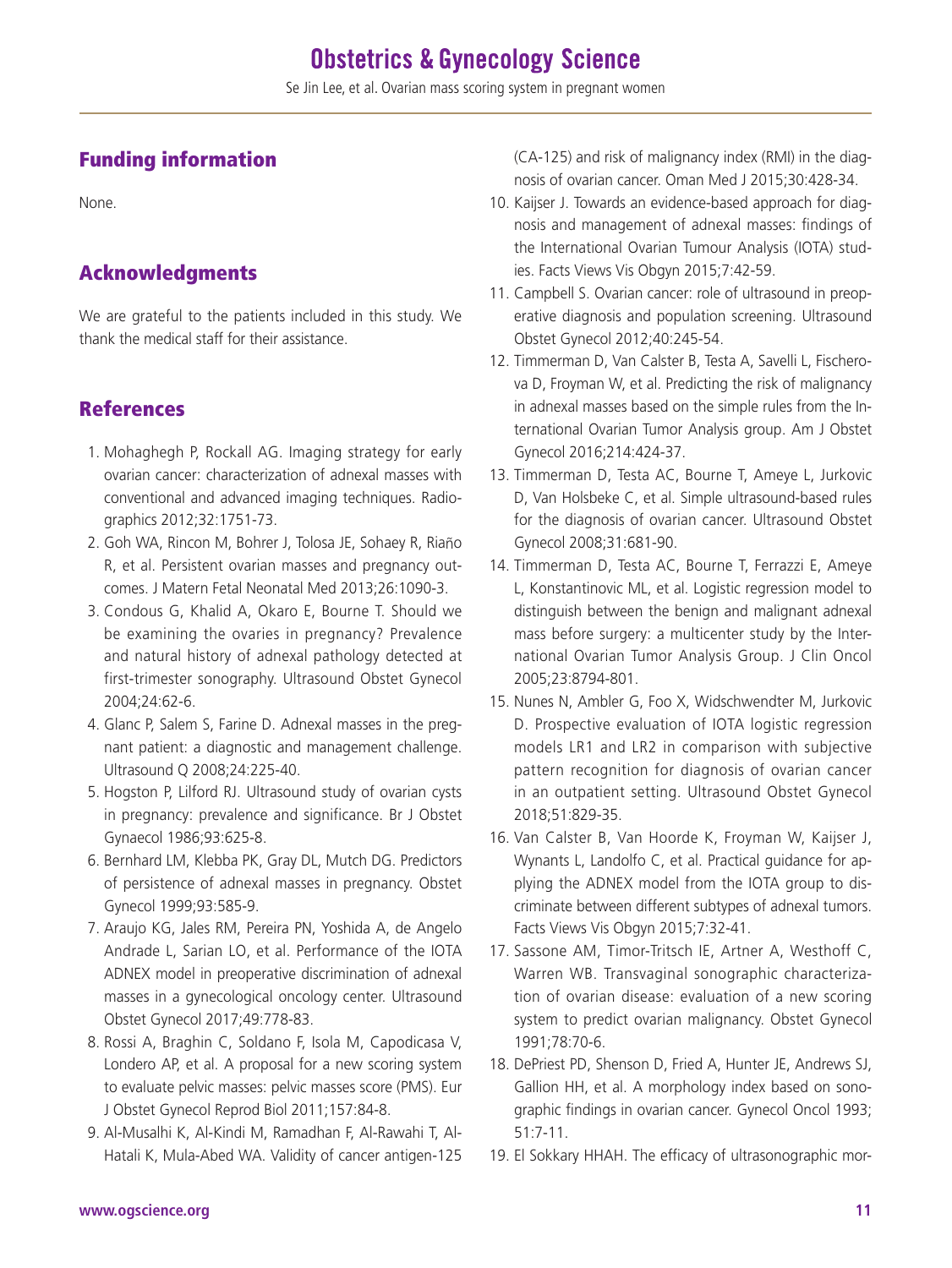phological index using Depriest score in ovarian cancer prediction. Int J Reprod Contracept Obstet Gynecol 2016;5:4200-5.

- 20. Lerner JP, Timor-Tritsch IE, Federman A, Abramovich G. Transvaginal ultrasonographic characterization of ovarian masses with an improved, weighted scoring system. Am J Obstet Gynecol 1994;170(1 Pt 1):81-5.
- 21. Andreotti RF, Timmerman D, Strachowski LM, Froyman W, Benacerraf BR, Bennett GL, et al. O-RADS US risk stratification and management system: a consensus guideline from the ACR Ovarian-Adnexal Reporting and Data System Committee. Radiology 2020;294:168-85.
- 22. Cao L, Wei M, Liu Y, Fu J, Zhang H, Huang J, et al. Validation of American College of Radiology Ovarian-Adnexal Reporting and Data System Ultrasound (O-RADS US): analysis on 1054 adnexal masses. Gynecol Oncol 2021;162:107-12.
- 23. Zanetta G, Mariani E, Lissoni A, Ceruti P, Trio D, Strobelt N, et al. A prospective study of the role of ultrasound in the management of adnexal masses in pregnancy. BJOG 2003;110:578-83.
- 24. American College of Obstetricians and Gynecologists' Committee on Practice Bulletins―Gynecology. Practice bulletin No. 174: evaluation and management of adnexal masses. Obstet Gynecol 2016;128:e210-26.
- 25. Whitecar MP, Turner S, Higby MK. Adnexal masses in pregnancy: a review of 130 cases undergoing surgical management. Am J Obstet Gynecol 1999;181:19-24.
- 26. Czekierdowski A, Stachowicz N, Smoleń A, Kluz T, Łoziński T, Miturski A, et al. Sonographic assessment of complex ultrasound morphology adnexal tumors in pregnant women with the use of IOTA simple rules risk and ADNEX scoring systems. Diagnostics (Basel) 2021;11:414.
- 27. Lee SJ, Kim YH, Lee MY, Ko HS, Oh SY, Seol HJ, et al. Ultrasonographic evaluation of ovarian mass for predicting malignancy in pregnant women. Gynecol Oncol 2021;163:385-91.
- 28. Platek DN, Henderson CE, Goldberg GL. The management of a persistent adnexal mass in pregnancy. Am J Obstet Gynecol 1995;173:1236-40.
- 29. Bromley B, Benacerraf B. Adnexal masses during pregnancy: accuracy of sonographic diagnosis and outcome. J Ultrasound Med 1997;16:447-52; quiz 453-4.
- 30. Sunoo CS, Terada KY, Kamemoto LE, Hale RW. Adnexal

masses in pregnancy: occurrence by ethnic group. Obstet Gynecol 1990;75:38-40.

- 31. Schmeler KM, Mayo-Smith WW, Peipert JF, Weitzen S, Manuel MD, Gordinier ME. Adnexal masses in pregnancy: surgery compared with observation. Obstet Gynecol 2005;105(5 Pt 1):1098-103.
- 32. Surampudi K, Nirmalan PK, Gundabattula SR, Chandran JB. Management of adnexal masses in pregnancy: our experience from a tertiary referral perinatal centre in South India. Arch Gynecol Obstet 2015;291:53-8.
- 33. Balci O, Gezginc K, Karatayli R, Acar A, Celik C, Colakoglu MC. Management and outcomes of adnexal masses during pregnancy: a 6-year experience. J Obstet Gynaecol Res 2008;34:524-8.
- 34. Yacobozzi M, Nguyen D, Rakita D. Adnexal masses in pregnancy. Semin Ultrasound CT MR 2012;33:55-64.
- 35. Leiserowitz GS. Managing ovarian masses during pregnancy. Obstet Gynecol Surv 2006;61:463-70.
- 36. Giuntoli RL 2nd, Vang RS, Bristow RE. Evaluation and management of adnexal masses during pregnancy. Clin Obstet Gynecol 2006;49:492-505.
- 37. Hoover K, Jenkins TR. Evaluation and management of adnexal mass in pregnancy. Am J Obstet Gynecol 2011;205:97-102.
- 38. Spitzer M, Kaushal N, Benjamin F. Maternal CA-125 levels in pregnancy and the puerperium. J Reprod Med 1998;43:387-92.
- 39. Han SN, Lotgerink A, Gziri MM, Van Calsteren K, Hanssens M, Amant F. Physiologic variations of serum tumor markers in gynecological malignancies during pregnancy: a systematic review. BMC Med 2012;10:86.
- 40. Wang Z, Zhou F, Xiao X, Ying C. Serum levels of human epididymis protein 4 are more stable than cancer antigen 125 in early and mid-term pregnancy. J Obstet Gynaecol Res 2018;44:2053-8.
- 41. Gasiorowska E, Kluz T, Lipski D, Warchoł W, Tykarski A, Nowak-Markwitz E. Human epididymis protein 4 (HE4) reference limits in Polish population of healthy women, pregnant women, and women with benign ovarian tumors. Dis Markers 2019;2019:3890906.
- 42. Uslu B, Dogan S, Özdem S, Şimşek T. Serum concentrations of HE4 and Ca125 in uncomplicated pregnancies: a longitudinal study. J Obstet Gynaecol 2020;40:70-6.
- 43. Aggarwal P, Kehoe S. Ovarian tumours in pregnancy: a literature review. Eur J Obstet Gynecol Reprod Biol